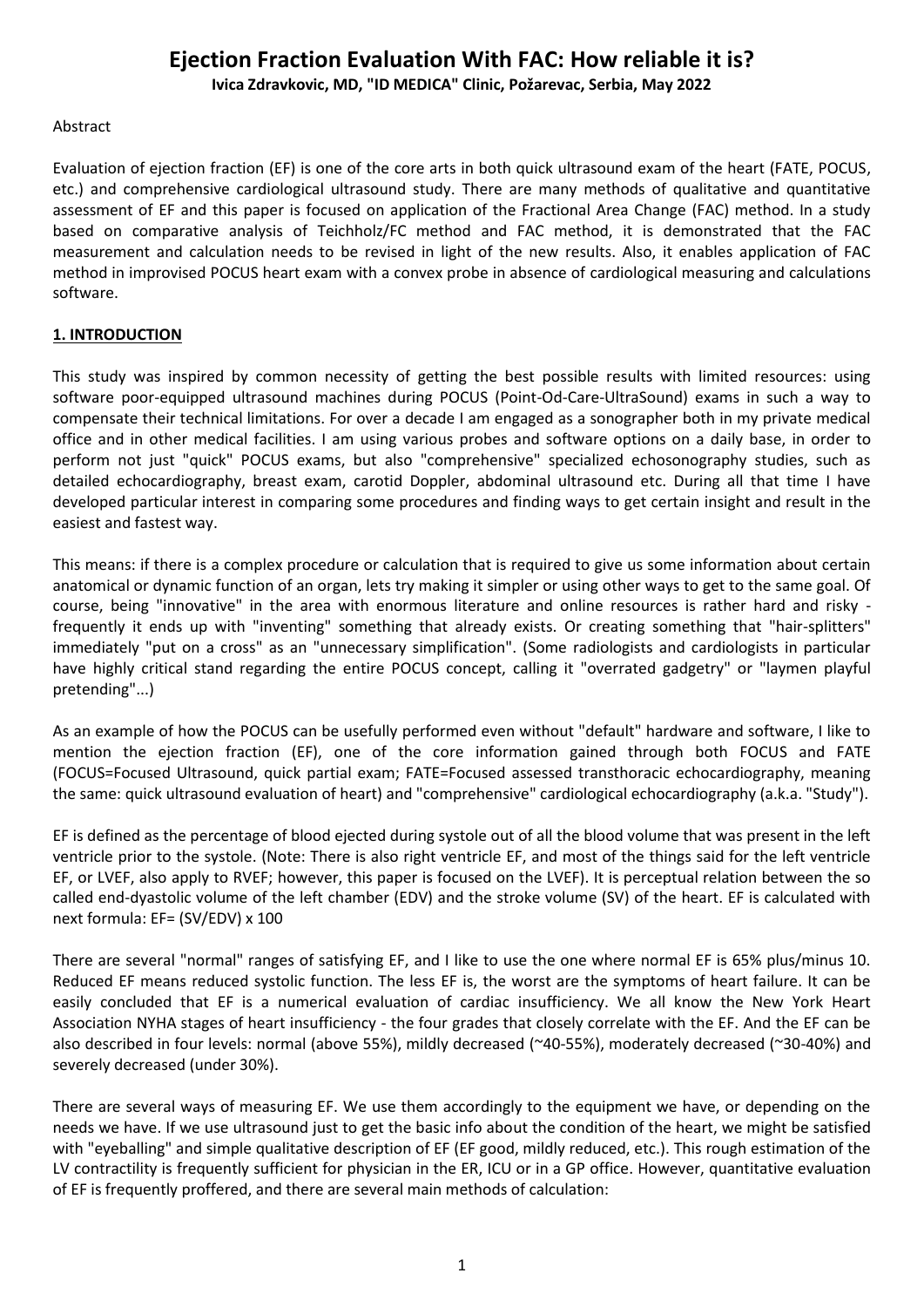- 1. Modified Simpson method measuring LV volumes
- 2. Modified Quinones method linear measurements
- 3. Teichholz formula based on LV diameter (including Fractional Shortening method, FS)
- 4. E-point septal separation (EPSS) method
- 5. Mitral annual plane systolic excursion (MAPSE) method
- 6. Fractional Areal Change (FAC)
- 7. Volumetric calculations with MRI

Description of all these methods goes beyond the aims of this paper and is available in numerous other resources. Some of it is a part of the Family Medicine POCUS Curriculum, designed by the International POCUS Organization, IPO, to which I belong. In my regular work I mostly use either a quick qualitative POCUS/FATE method combined with EPSS and MAPSE evaluation, or quantitative Teichholz /FS method based on measuring the internal diameter of LV, the EDD (end-dyastolic diameter) and the ESD (end-systolic diameter). I usually work on Toshiba PowerVision 6000 and Nemio platforms, or on GE Vivid and Logic systems. All of them have cardyological software with measuring and calculations based on fore mentioned formulas.

I have rarely tried the Fractional Area Change (FAC) method until recently, and it came out that this method is surprisingly underrated. This is particularly visible once we try to apply FAC in improvised conditions, such as using the curvilinear probe (convex or "abdominal" probe) and using it not only in standard parasternal short axis position (PSAX), but also in modified subxyphoid position.

Now, before I move on to description of the FAC method and the conclusions I came to, I must once more explain why would we "improvise" with non-cardiac probes in POCUS/FOCUS/FATE.

Most of the currently available handheld (portable) ultrasound systems do not offer full set of specialised measurements. Frequently there are no such options like automatic calculation of EF. Some recent AI-based machines calculate EF according to EPSS, (eg. Clarius wireless probes), but mostly manufacturers of handheld systems claim that POCUS is "not a comprehensive exam" and therefore eyeballing and qualitative evaluation of myocardial function should be sufficient. I tend to disagree with both parts of this position: first, POCUS is NOT necessarily a "quick focused exam", it is simply as it says: Point-Of-Care Ultrasound. So, if one has the time, knowledge and equipment to perform a full comprehensive ultrasound exam at the bedside, it is also POCUS. Secondly, simple eyeballing and qualitative evaluation of LV contractility may be sufficient if we are in a hurry, or when there are obstacles to additionally calculate the EF. But The FAC (as it will be described in the remaining of the paper) is rather quick and easy procedure and requires very basic ultrasound equipment and software.

In addition to portable systems with relatively poor measurements and calculations software (including all of them: Butterfly, V-Scan, Philips Lumify, EagleView, Clarius etc.), there is another problem which pushes us to "improvise" as POCUS diagnosticians. Being POCUS instructor who runs workshops in various public medical facilities, I have realized that phased-array probes (sector probes used for echocardiography) are often missing from the most of the departments except cardiology. So, what is available to colleagues are convex ("abdominal") probes and linear probes, with standard measuring and calculating software lacking LV study options.

Special POCUS curriculum that I have designed for GP/FM/ER/ICU physicians is strongly based on these premises:

1. POCUS in primary health care settings shall be performed most often either with a handheld probe or with convex or linear probe, in absence of cardiological probe and software.

2. There will be only basic common options available to sonographer:

- B-mode grayscale imaging
- Classical measurements: distance, volume, area
- M-mode with distance measurement
- Color Doppler (CD) and Pulse Wave Doppler (PW), allowing measuring of Vmax (PSV) and resistance index.

3. Interpretation of POCUS findings in context of clinical exam will enable physician to draw correct conclusions even with less information from ultrasound scaning.

Having all this in mind, I tried to apply FAC method using convex probe.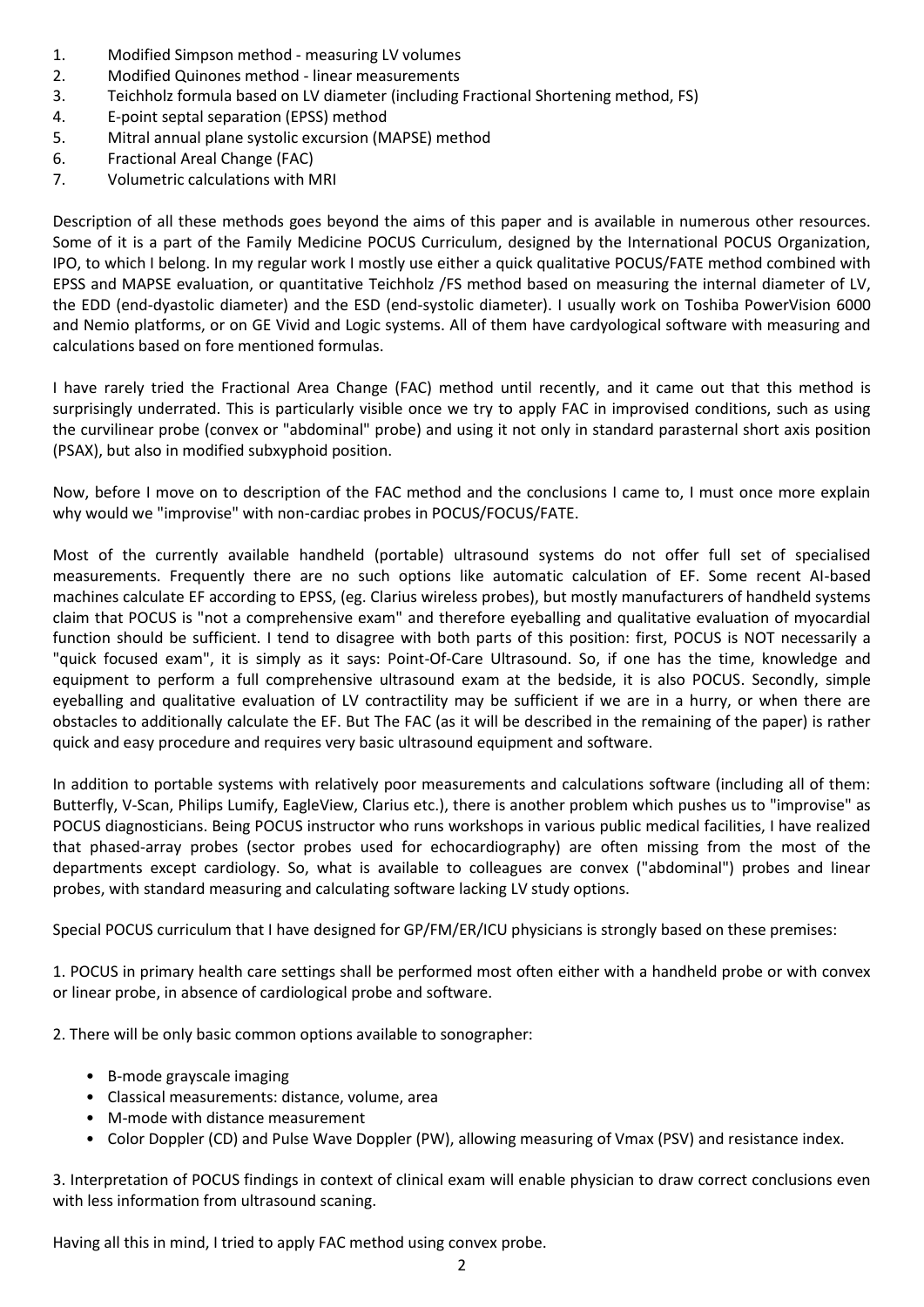Fractional area changes (FAC) is difference between transverse section of LV during systole and diastole. Using simple area tool, available in practically any B-mode preset, we can measure end-diastolic area (EDA) of LV, and end-systolic area (ESA). Measuring is done in standard parasternal short axis position (PSAX), at the level of papillary muscles.



Picture 1: PLAX LV transverse section, EDA and ESA

It can be also done in other transverse sections of LV, and one of them corellating to PLAX is modified subxyphoid position:



Picture 2 and 3: Same heart, FAC from PLAX and subxyphoid position: Relation of EDA/ESA is almost the same, at around 47%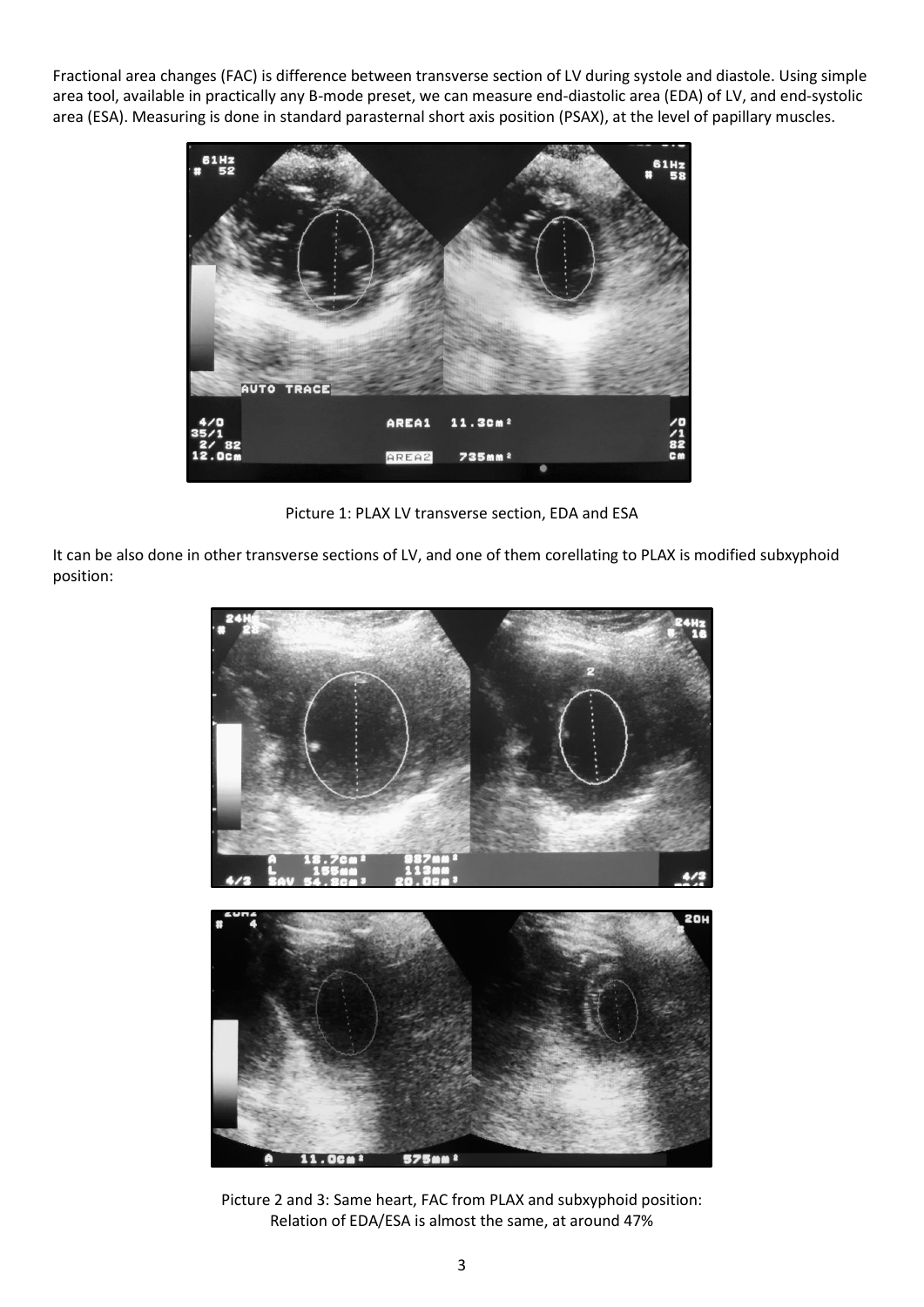FAC is calculated by following formula:

FAC = (EDA - ESA)/EDA



Picture 4: LV in PLAX position, standard EF calculation with Teichholz/FS method. EF for this patient is 72%



Picture 5: LV in PSAX position, measuring EDA and ESA

Please note: This is the same patient's heart from previous image. Using EDD and standard formula, we get the value of 17,7cm<sup>2</sup>. Also, using ESD and standard formula, we get the value of 6,6cm<sup>2</sup>. Obviously, these values differ from the measured values (15,6cm² and 7,2cm²). Using PLAX calculated values we get the FAC of 63%. Using PSAX measured values we get FAC of 53%. It is significant difference.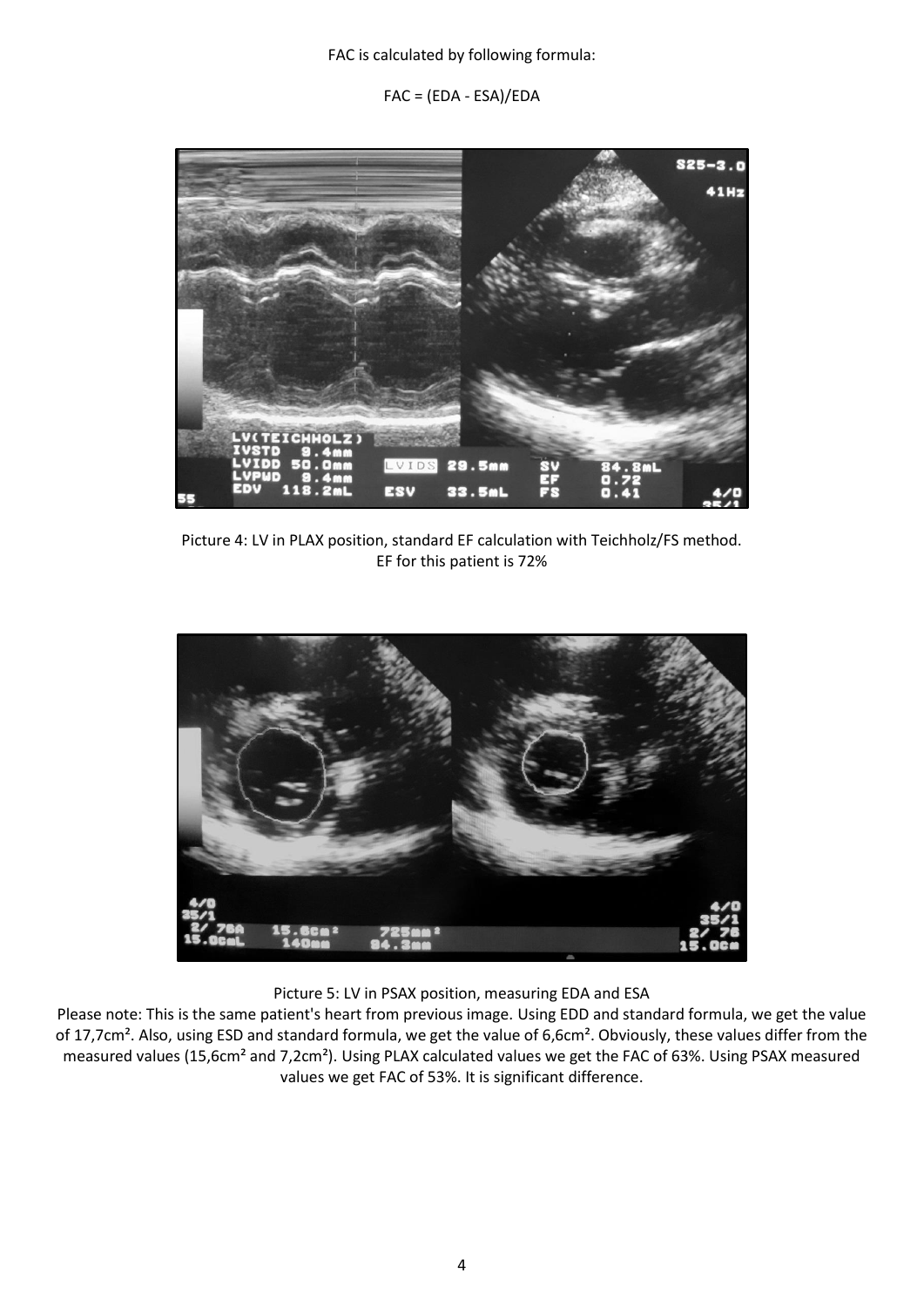

Picture 6: Same heart, EDA and ESA measured in modified subxyphoid position. According to these values, FAC is 47%. This new FAC is even more different from the PLAX-calculated FAC. So, what is the real EF? What is the correct relation of FAC and EF? And where and how to measure EDA and ESA in order to calculate FAC?

| <b>FAC</b> | <b>Ejection Fraction</b> |
|------------|--------------------------|
| 60%        | 75%                      |
| 50%        | 66%                      |
| 40%        | 54%                      |
| 30%        | 42%                      |
| 20%        | 29%                      |
| 10%        | 15%                      |

Picture 7: Recommended relationship between FAC and EF available in literature

Goals of this study are, therefore:

1) to check the accuracy of relationship between EF and FAC.

2) to check if convex probe and areal measurments of LV in subxyphoid position can be used in the evaluation of EF

## **2. METHOD**

I used the reports from my clinic, which contained echocardiography results, including EF calculated by the Teichholz/FS method. This method is based on foollowing formula:

> FS=(EDD-ESD)/EDD EF~2FS

All patients whose reports were included in the study were examed on Toshiba PowerVision 6000 platform with authomatic software for EF calculation. In one of my previous papers I have demonstrated on a series of measurments that the more precise relation of FS and EF can be presented with following formula:

#### EF=0,9x2FS

This correction is not included in this study, because I used authomaticaly generated results from Toshiba ultrasound platform.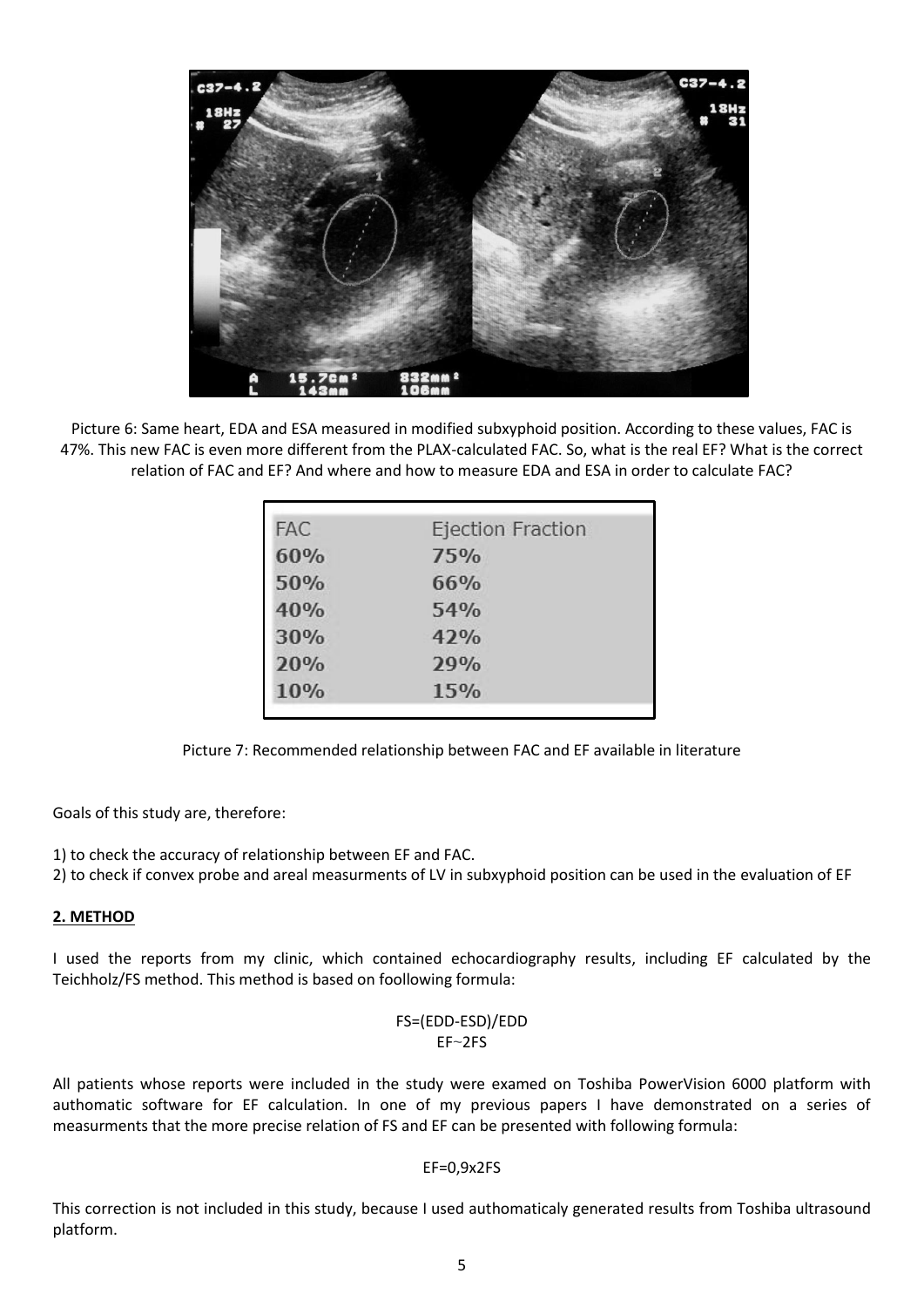It is demonstrated by further calculations that the FAC/EF relation is DIFFERENT from what is currently proposed in available resources. Using all EDD and ESD values for each patient, I calculated the FAC by the standard formula. From their EDD and ESD I calculated EDA and ESA first, using formula:

EDA=3,14x(0,5xEDD)<sup>2</sup> and ESA=3,14x(0,5xESD)<sup>2</sup>

Results are given in the separate table.

In the second phase, I performed exams on 10 new patients: first with a sector-probe and Teichholz/FS calculation, and then with a convex probe and FAC method. Results confirm that current recommended correlation between FAC and EF should be revised.

## **3. RESULTS**

From the archive of patients I randomly selected 30 reports with performed "comprehensive" echocardiography and measured EDD, ESD and EF. Calculation of EF is done by Toshiba PowerVision 9000 software, according to Teichholz/FS formula. From measured EDD and ESD I calculated EDA and ESA. Using these values, I calculated the FAC for each of the previously measured EF. Here are the results (FAC is given in rounded numbers):

|                | EDD | <b>ESD</b> | EF | <b>EDA</b> | <b>ESA</b> | <b>FAC</b> |
|----------------|-----|------------|----|------------|------------|------------|
| $\mathbf{1}$   | 48  | 28         | 71 | 18,0       | 6,15       | 66         |
| $\overline{2}$ | 54  | 30         | 76 | 22,89      | 7,06       | 69         |
| 3              | 51  | 36         | 53 | 20,41      | 10,17      | 50         |
| 4              | 60  | 37         | 68 | 28,26      | 10,75      | 62         |
| 5              | 49  | 26         | 79 | 18,84      | 5,31       | 72         |
| 6              | 45  | 31         | 56 | 15,89      | 7,54       | 52         |
| $\overline{7}$ | 71  | 55         | 45 | 39,57      | 23,75      | 40         |
| 8              | 64  | 44         | 59 | 32,15      | 15,20      | 53         |
| 9              | 61  | 45         | 52 | 29,21      | 15,89      | 46         |
| 10             | 52  | 38         | 51 | 21,22      | 11,33      | 47         |
| 11             | 67  | 50         | 50 | 35,24      | 19,62      | 44         |
| 12             | 58  | 50         | 30 | 26,41      | 19,62      | 26         |
| 13             | 76  | 64         | 33 | 45,34      | 32,15      | 29         |
| 14             | 67  | 58         | 30 | 35,24      | 26,41      | 25         |
| 15             | 62  | 50         | 41 | 30,17      | 19,62      | 35         |
| 16             | 70  | 52         | 49 | 38,46      | 21,22      | 45         |
| 17             | 52  | 40         | 46 | 21,22      | 12,56      | 41         |
| 18             | 59  | 46         | 42 | 27,32      | 16,61      | 39         |
| 19             | 56  | 44         | 39 | 24,62      | 15,20      | 38         |
| 20             | 48  | 29         | 70 | 18,08      | 6,60       | 63         |
| 21             | 64  | 56         | 26 | 32,15      | 24,62      | 23         |
| 22             | 56  | 36         | 64 | 24,62      | 10,17      | 59         |
| 23             | 67  | 49         | 51 | 35,24      | 18,84      | 46         |
| 24             | 65  | 57         | 24 | 33,17      | 25,50      | 23         |
| 25             | 80  | 61         | 46 | 50,24      | 29,21      | 42         |
| 26             | 76  | 59         | 43 | 45,34      | 27,32      | 40         |
| 27             | 70  | 53         | 44 | 38,46      | 22,05      | 43         |
| 28             | 48  | 31         | 64 | 18,08      | 7,54       | 58         |
| 29             | 41  | 23         | 76 | 13,19      | 4,15       | 68         |
| 30             | 51  | 38         | 48 | 20,41      | 11,33      | 44         |

Table 1: Calculation of FAC from previously measured EDD and ESD

In order to better analyze accuired data, I listed all EF/FAC results from smaller to largest: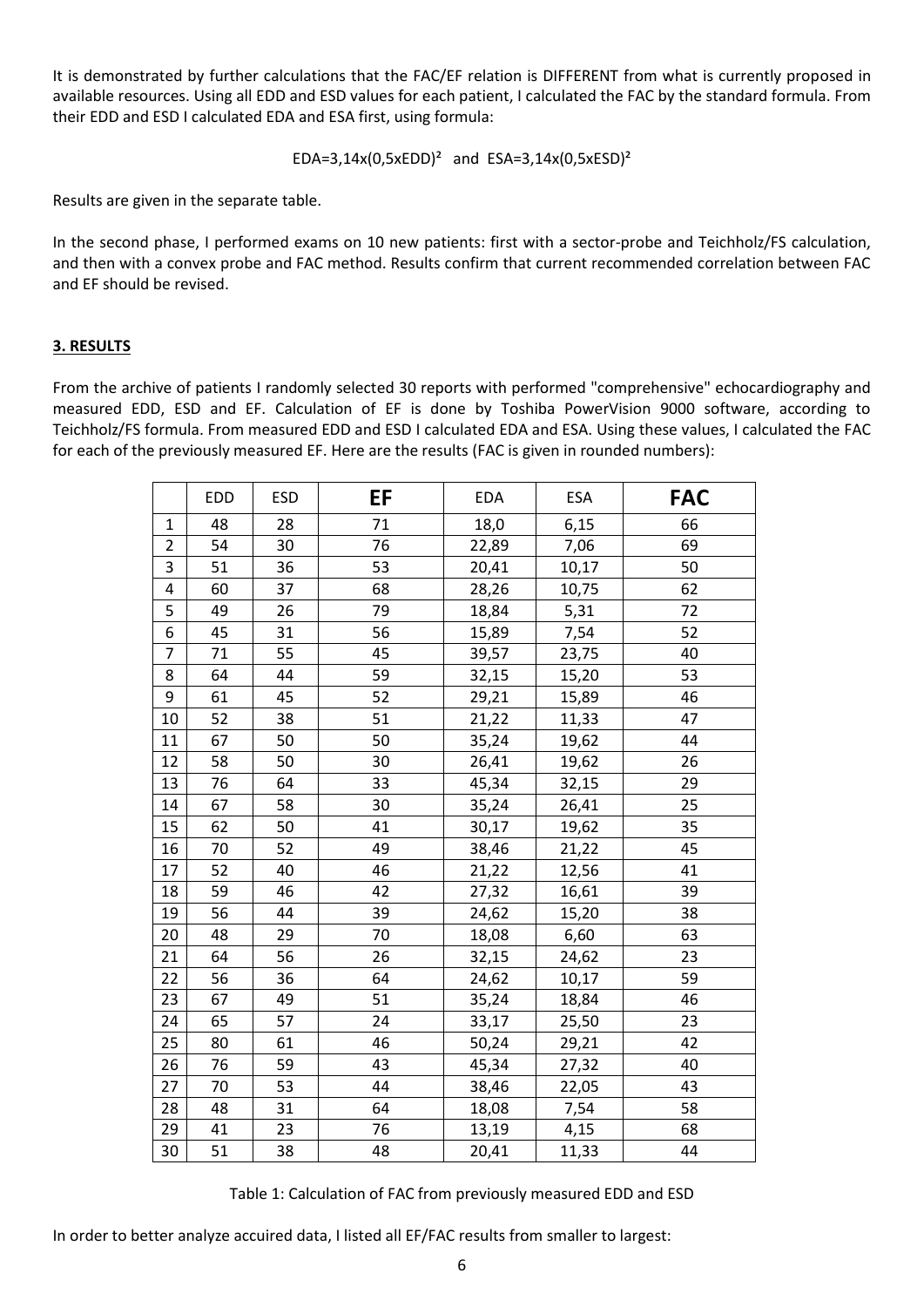| <b>FAC</b> | EF | $\ddot{}$               |
|------------|----|-------------------------|
| 23         | 24 | $\mathbf{1}$            |
| 23         | 26 | 3                       |
| 25         | 30 | 5                       |
| 26         | 30 | 4                       |
| 29         | 33 | 4                       |
| 35         | 39 | 4                       |
| 38         | 41 | 3                       |
| 39         | 42 | 3                       |
| 40         | 43 | 4                       |
| 40         | 44 | 4                       |
| 41         | 45 | 4                       |
| 42         | 46 | 4                       |
| 43         | 46 | $\overline{3}$          |
| 44         | 48 | 4                       |
| 44         | 49 | 5                       |
| 45         | 50 | $\overline{5}$          |
| 46         | 51 | $\overline{5}$          |
| 46         | 51 | $\overline{5}$          |
| 47         | 52 | 5                       |
| 50         | 53 | $\overline{7}$          |
| 52         | 56 | $\overline{\mathbf{4}}$ |
| 53         | 59 | 6                       |
| 58         | 64 | 6                       |
| 59         | 64 | 5                       |
| 62         | 68 | 6                       |
| 63         | 70 | $\overline{7}$          |
| 66         | 71 | 5                       |
| 68         | 76 | 8                       |
| 69         | 76 | 7                       |
| 72         | 79 | $\overline{7}$          |

Table 2: EF and FAC values on the same patients and the correction numbers

I examed 10 patients first with a sector probe (and used the softvare to calculate EF), then I examed same patients with convex probe and calculated their EF through FAC (EDA and ESA). Here are the results: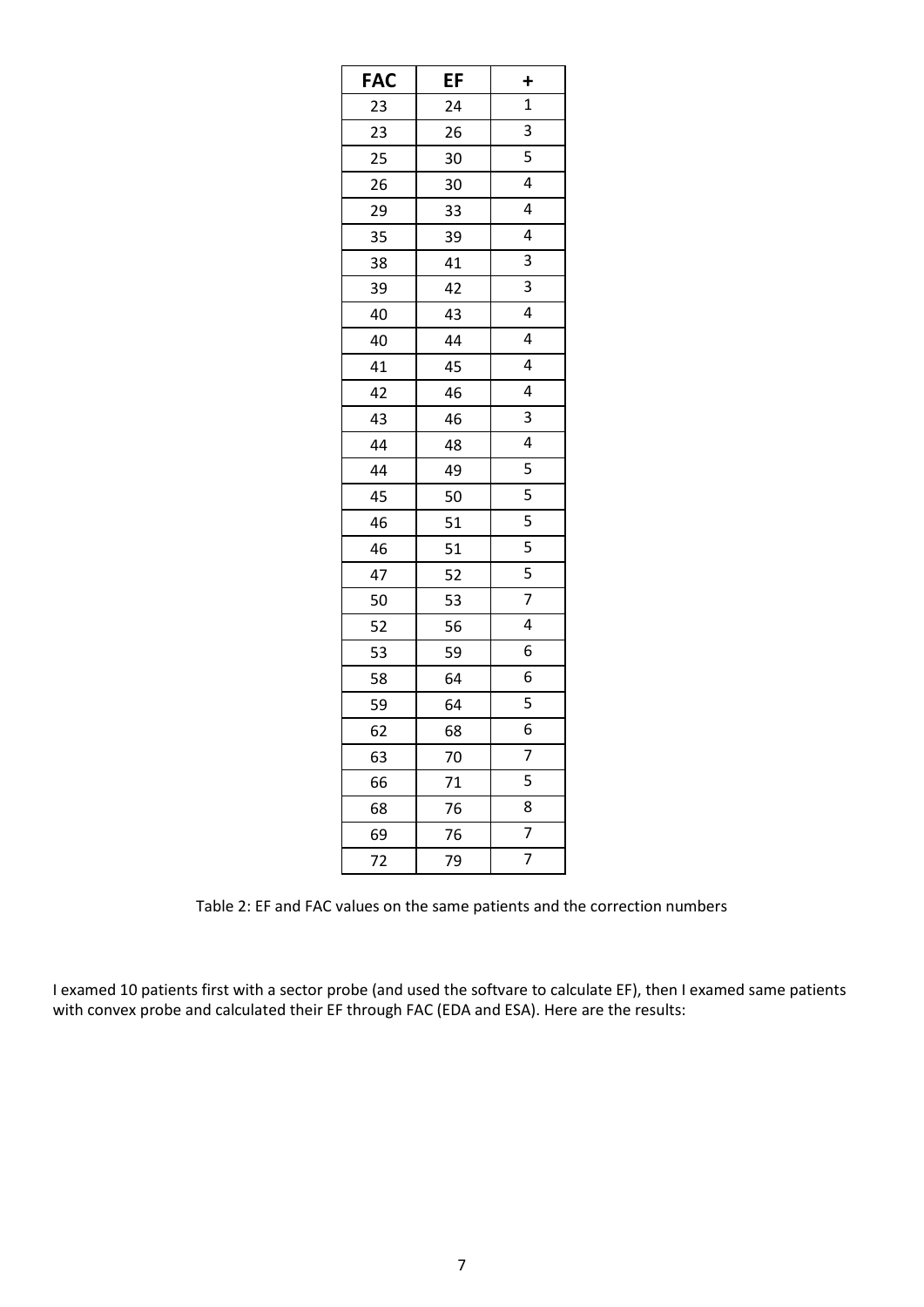| Sector probe,<br><b>EF from PLAX</b> |            |    | Convex probe,<br>FAC from subxyphoid view |            |            |
|--------------------------------------|------------|----|-------------------------------------------|------------|------------|
| <b>EDD</b>                           | <b>ESD</b> | EF | <b>EDA</b>                                | <b>ESA</b> | <b>FAC</b> |
| 46                                   | 29         | 66 | 14,5                                      | 5,6        | 61         |
| 53                                   | 33         | 67 | 15,5                                      | 6,4        | 59         |
| 52                                   | 31         | 70 | 22,1                                      | 10,5       | 52         |
| 44                                   | 26         | 71 | 18,7                                      | 9,9        | 47         |
| 56                                   | 36         | 64 | 21,8                                      | 12,2       | 44         |
| 61                                   | 52         | 36 | 28,2                                      | 19,4       | 31         |
| 76                                   | 60         | 30 | 46,6                                      | 27,1       | 42         |
| 51                                   | 29         | 73 | 16,4                                      | 8,2        | 50         |
| 67                                   | 53         | 40 | 34,2                                      | 21,5       | 37         |
| 54                                   | 33         | 75 | 22,0                                      | 7,3        | 66         |

Table 3: Comparation of EF calculated from PLAX position and Teichholz/FS formula measured by sector probe, and FAC calculated from EDA and ESA measurment by convex probe in subxyphoid position

## **4. DISCUSSION**

Calculation of EDA and ESA from EDD and ESD by using simple formula for circle surface πr² is based on a presumption that the PLAX measured EDD and ESD are exact/correct diameters of the LV, where LV is presumed to be perfectly cylindrical. However, this is not the case. Since transverse section of LV is not a perfect circle, EDD and ESD measured in PLAX position may significantly differ from real diameters. Let's see this on a transverse section of LV acquired from MRI of the heart:



Picture 8: MRI automatc segmentation of the short axis LV, the blue contour is epicardium, and the red contour is the endocardium.

It is obvious that position/angle of the probe greatly affects measurement of EDD and ESD. Not to mention that EDD and ESD may significantly depend on the contractility of the particular portion of septal or posterior wall. If we measure EDD in M-mode in a such maner that we "cut" through a hypokinetic part of previously inflicted myocard, we shall get the smallest movements of the wall, smaller the difference between EDD and ESD, and eventually, smaller EF. Same goes for measurements of EDA and ESA. We must find the portion of the LV where we have the biggest difference between EDA and ESA. Only in this way we shall have exact representative FAC and representative clinically valuable EF.